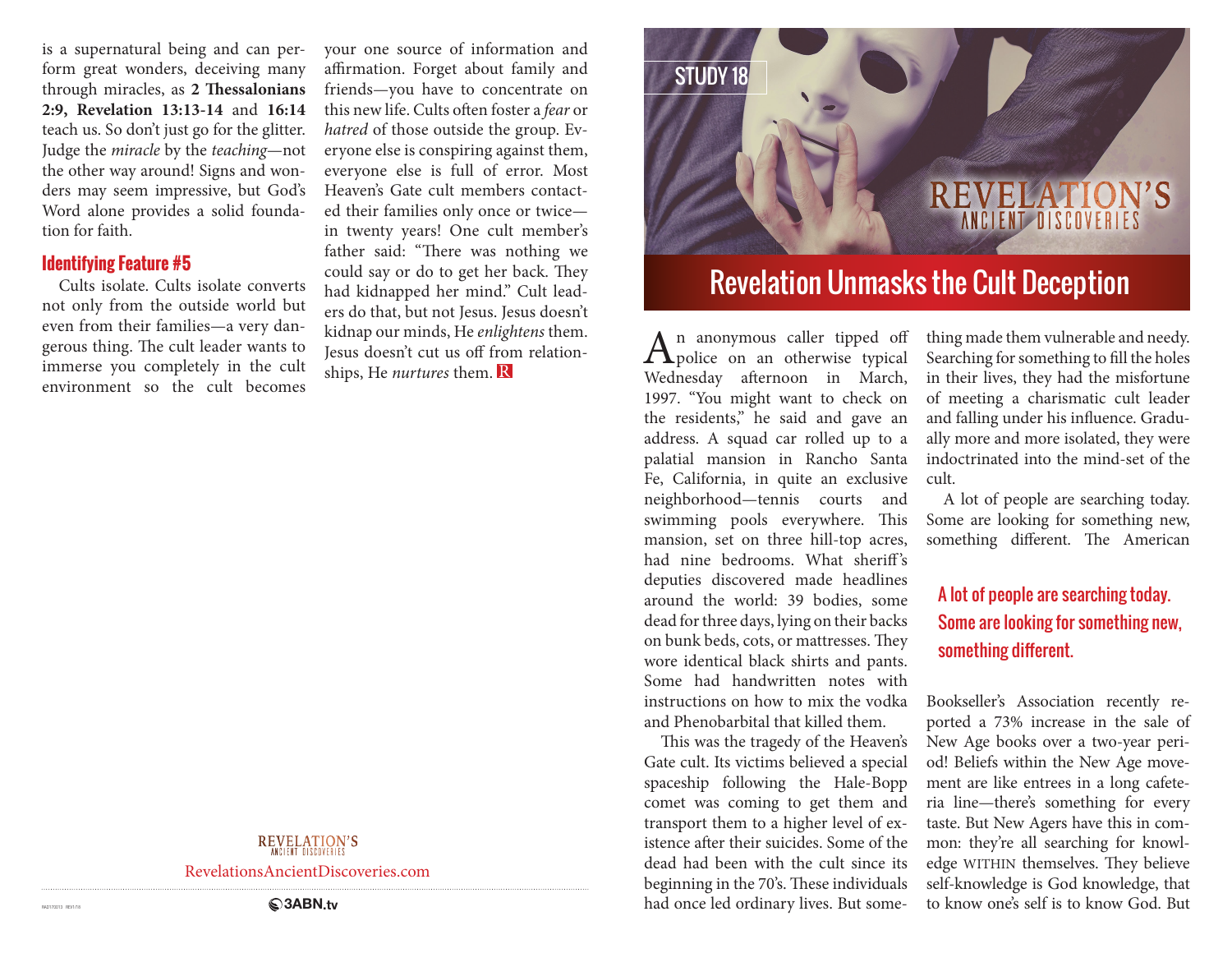people are being deceived while trying to sort all this out. They assume that all belief systems are more or less created equal. They assume they can just pick and choose according to their personal preference. But Heaven's Gate is just one example showing it makes a big difference who you follow.

*A belief system is a lens through which you see God*—any distortion in that lens results in distorting your picture of God. Some groups help you, others exploit you and leave you deeply disillusioned. Can you tell the difference? Identifying false religious teach-

ers isn't quite as easy as, "The good guys wear *white* hats, the bad guys wear *black*." More often than not, the bad guys come galloping

up with their black hats whitewashed. But let me show you *five clear features that separate a cult from a healthy religious group*. And Revelation highlights these same features, identifying them as Satan's ways of working—especially in the end times.

### **Identifying Feature #1**

Cults have a single powerful leader who becomes the cult's messiah. The leader is a charismatic individual who focuses attention on himself and becomes more of a source for truth than God. It becomes increasingly difficult for cult members to separate what he says from what God says.

The leader manipulates the minds of his followers and eventually sets himself up as a substitute savior, a counterfeit messiah. Heaven's Gate cult leader



Marshall Applewhite believed he and his co-leader Bonnie Nettles came from "an evolutionary level *above* human (the Kingdom of Heaven) incarnated in two human bodies." Applewhite believed he'd been temporarily

There's only one Son of God. There are no substitutes; there are only counterfeits.

placed in a human body in order to show people how to get to "the next evolutionary level." Applewhite went further. In September of 1995 he issued an

online statement entitled, "Undercover 'Jesus' Surfaces Before Departure." This man began to refer to himself as Jesus. He was a messenger from God, just like Jesus, on the same level.

**Revelation 17:13** talks about people in the end times joining themselves with Satan's great ally, the beast: "These are of one mind, and they will give their power and authority to the beast." Here is a fearful union of minds! It's not about fellowship and mutual support it's about giving up your mind to follow another's and allowing this other person to have complete power and authority over you. That's what Satan works hard to make happen through false messiahs. But there's only one Son of God. There are no substitutes; there are only counterfeits. **Acts 4:12** says Jesus is the only Source of salvation. Never let *any* religious leader take the place of Christ.

# **Identifying Feature #2**

The cult leader's word, his teachings, become absolute truth. They overshadow the teachings of the Bible. Marshall Applewhite of the Heaven's Gate cult concocted a theology having very little relation to Scripture. He made up his own little world—which included bodies called vehicles, souls called deposits, and a metamorphosis from one evolutionary level to the one above it.

When we're confronted with charismatic leaders, **Isaiah 8:20** points us "to the law and to the testimony! If they do *not* speak according to *this word* [the Word of God, which contains His law and His testimony], it is because there is NO LIGHT in them." So check everything you hear against the teachings of Scripture. Never put anyone else's teaching higher than the principles of the Bible.

### **Identifying Feature #3**

Cults manipulate. Cults use pressure tactics and deception to recruit members, and they coerce members into submission, into staying. Satan uses pressure, coercion, and force. **Revelation 13:16-17** tells us that will surely happen in the last days: "He causes all, both small and great, rich and poor, free and slave, to receive a mark on their right hand or on their foreheads, and that *no one may buy or sell* except one who has the mark or the name of the beast." Economic coercion! This beast figure is really the ultimate cult, the ultimate attempt at mind control. But Christ won't use force or coercion to persuade people. God offers us love, eternal life, and a place in His kingdom. But the choice is ours. No one has the right to stand between you and God or to interfere with your moral choices.

# **Identifying Feature #4**

Cults appeal to miracles as a sign of their "divine" credentials, especially when their teachings contradict Bible truth. They hope you'll close your eyes to the teaching of Scripture and just focus on the razzle dazzle of their religious performance. But miracles are no test of TRUTH, for Satan himself



Check everything you hear against the teachings of Scripture. Never put anyone else's teaching higher than the principles of the Bible.